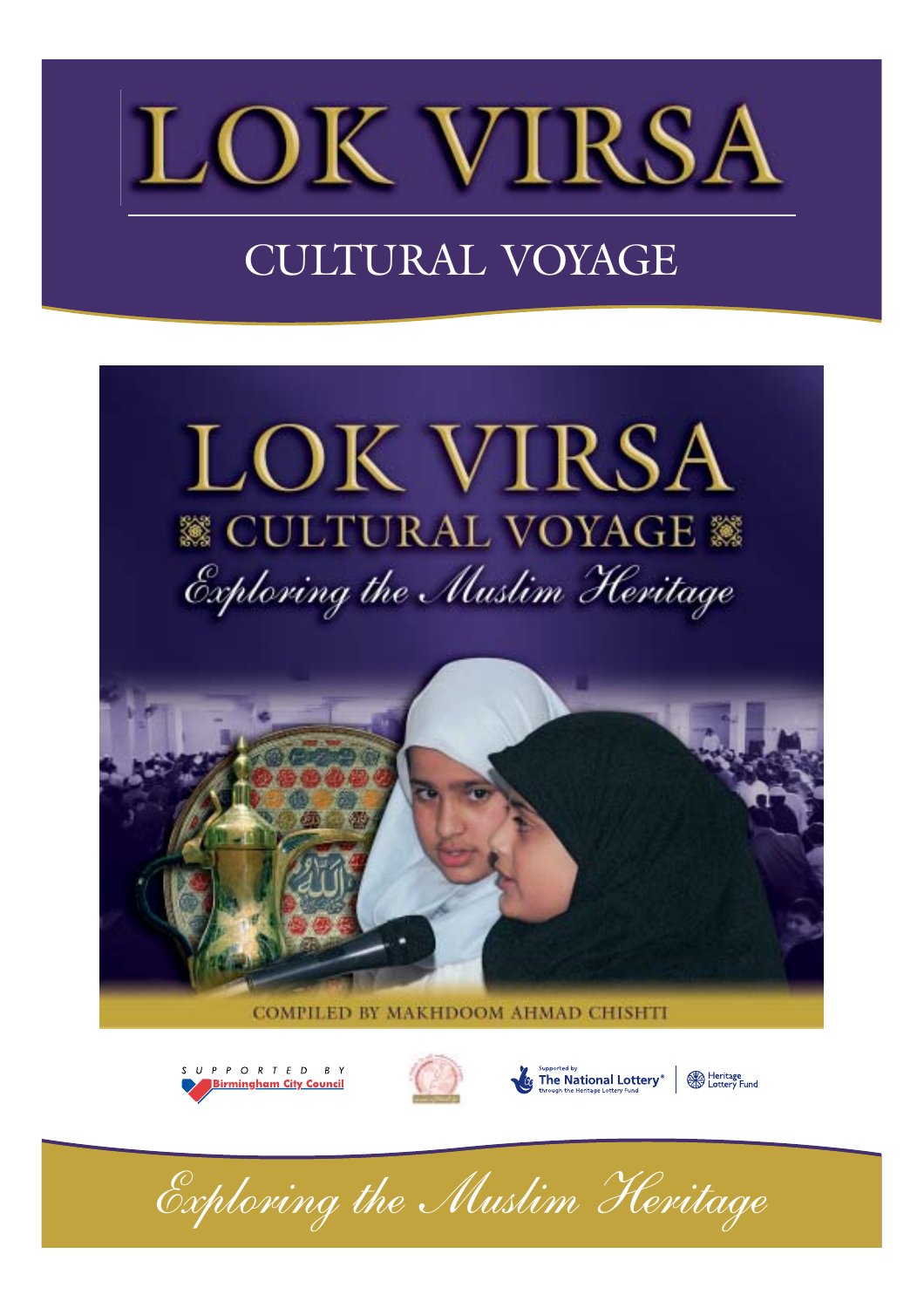#### CULTURAL VOYAGE

ok Virsa, meaning 'cultural voyage' is the culmination of a project, which has focused on the West<br>heritage of Muslim communities in the West<br>Midlands This project has raised an awareness and nation of a project, which has focused on the heritage of Muslim communities in the West Midlands. This project has raised an awareness and understanding of the cultural heritage and legacy of diverse Muslim communities living in the area. As a result of the movement of peoples across national boundaries, it is important for Muslim and other communities to understand and respect cultural difference.

The Lok Virsa project has worked with a number of Muslim communities in the West Midlands by holding heritage training workshops and collecting primary source materials such as photographs, artefacts and stories, which have been used in this publication, a website and CD ROM. The book also includes the stories of individuals including role models who have contributed to the cultural heritage of the West Midlands.

Lok Virsa has tried to transform the image of the diverse Muslim communities within wider communities and to highlight the positive input and contribution of Muslims to life in Britain. Every community's past is central to its future. Its heritage includes its historical roots and origins, the arts, sports, music, festivals, motifs and much more.

Lok Virsa has played a role in celebrating multiculturalism by strengthening links and developing a network between people. The culmination of the project is the Lok Virsa book which encompasses the information and illustrations obtained during the project from the diverse Muslim communities now established in the West Midlands.

*Makhdoom Ahmad Chishti*





**à** *A Jat girl wearing pashmina shawl.* **à** *Silver embossed pot usually used for holding drinks.*

*Exploring the Muslim Heritage*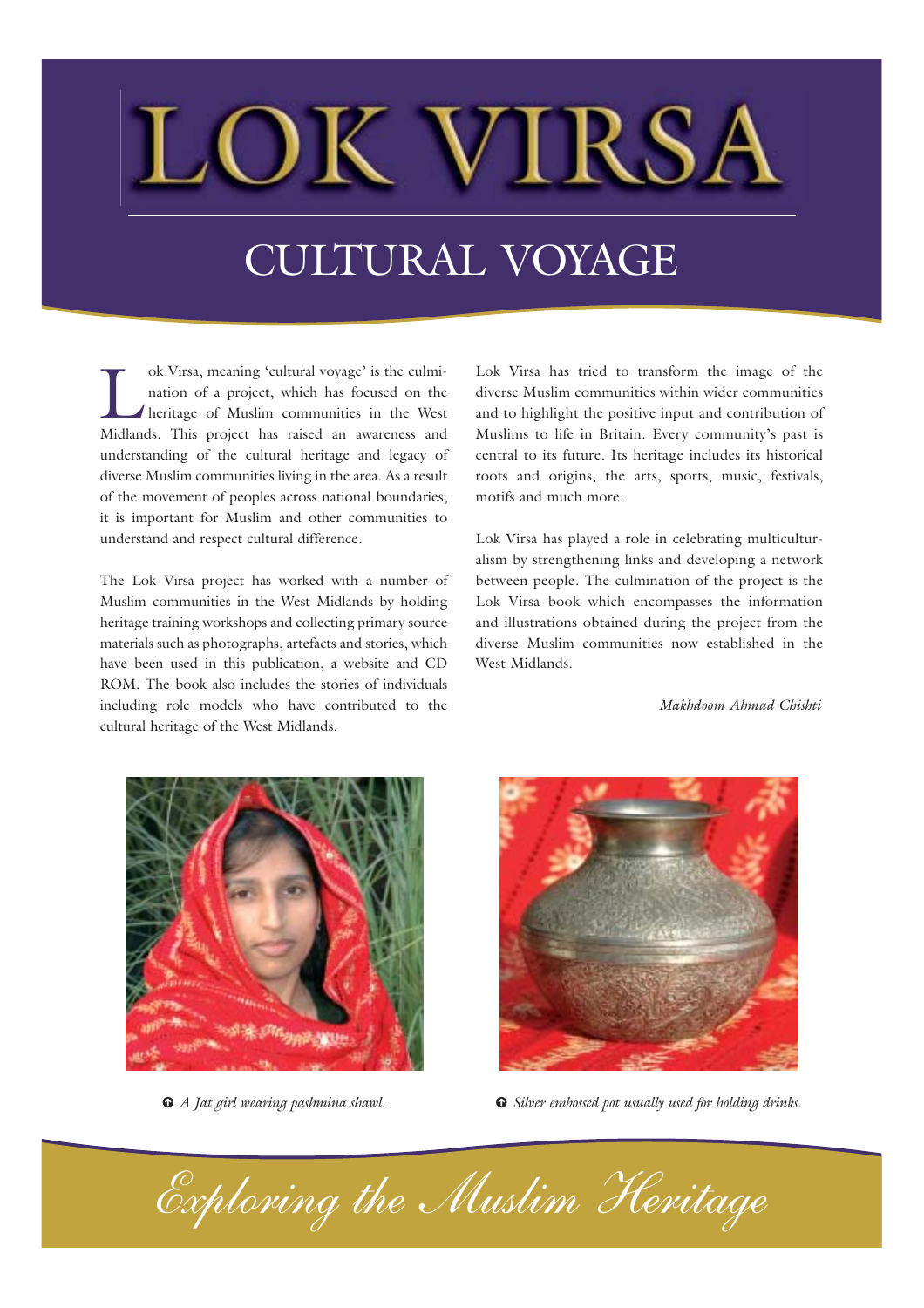#### MUSLIM COMMUNITIES

his section provides an insight into the history<br>and contemporary circumstances of different<br>communities in Birmingham and the West<br>Midlands which have originated in countries overseas and contemporary circumstances of different communities in Birmingham and the West Midlands which have originated in countries overseas with a substantial Muslim religious background. The pieces are written by several individuals, both Muslim and non-Muslim. They provide general surveys, statistical information, overviews of different communities, studies of organisations and individual biographies or autobiographies presenting different perspectives and

experiences. The West Midlands has been home to men and women from Muslim communities who have contributed to local life as community activists, religious leaders, politicians, academics, lawyers, artists, engineers and workers of many different kinds. One theme that emerges is the importance of networks through families, communities and institutions, in maintaining identity and providing support.

*Malcolm Dick*



**à** *A busy street in Alum Rock.*



**à** *Central Jamia Mosque, Birmingham.*



**à** *Ladypool Road, Balsall Heath, Birmingham.*



**à** *Victoria Square, Birmingham City Centre.*

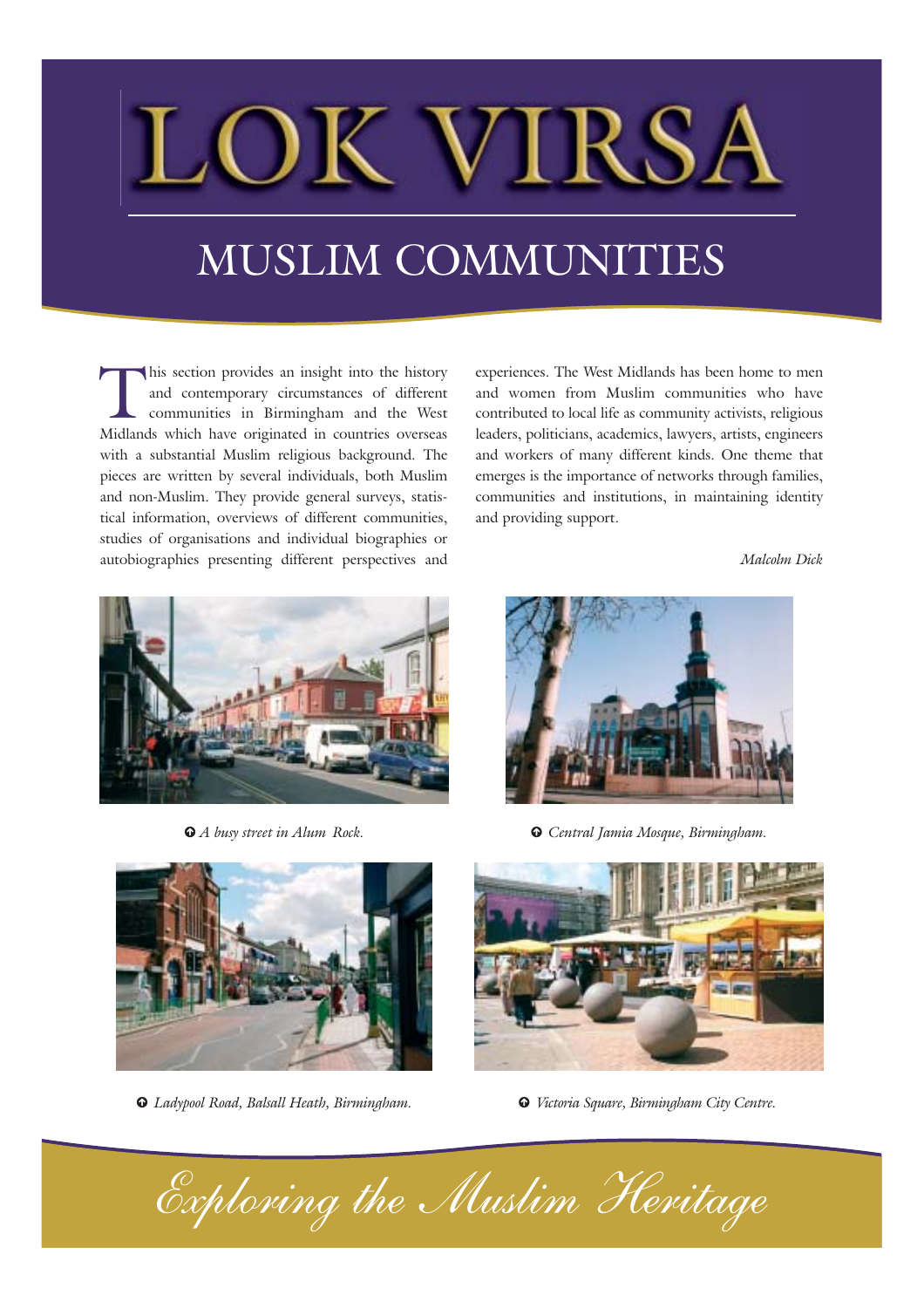### CELEBRATIONS & CULTURES



**à** *A Muslim worshipper with his son.*



**à** *Turban usually called a Kullah.*



**à** *Traditional fabrics.*



**à** *Muslim worshippers offering the Eid prayer.*



**à** *A 'Doli' used by a bride to travel to the groom's house.*

*Exploring the Muslim Heritage*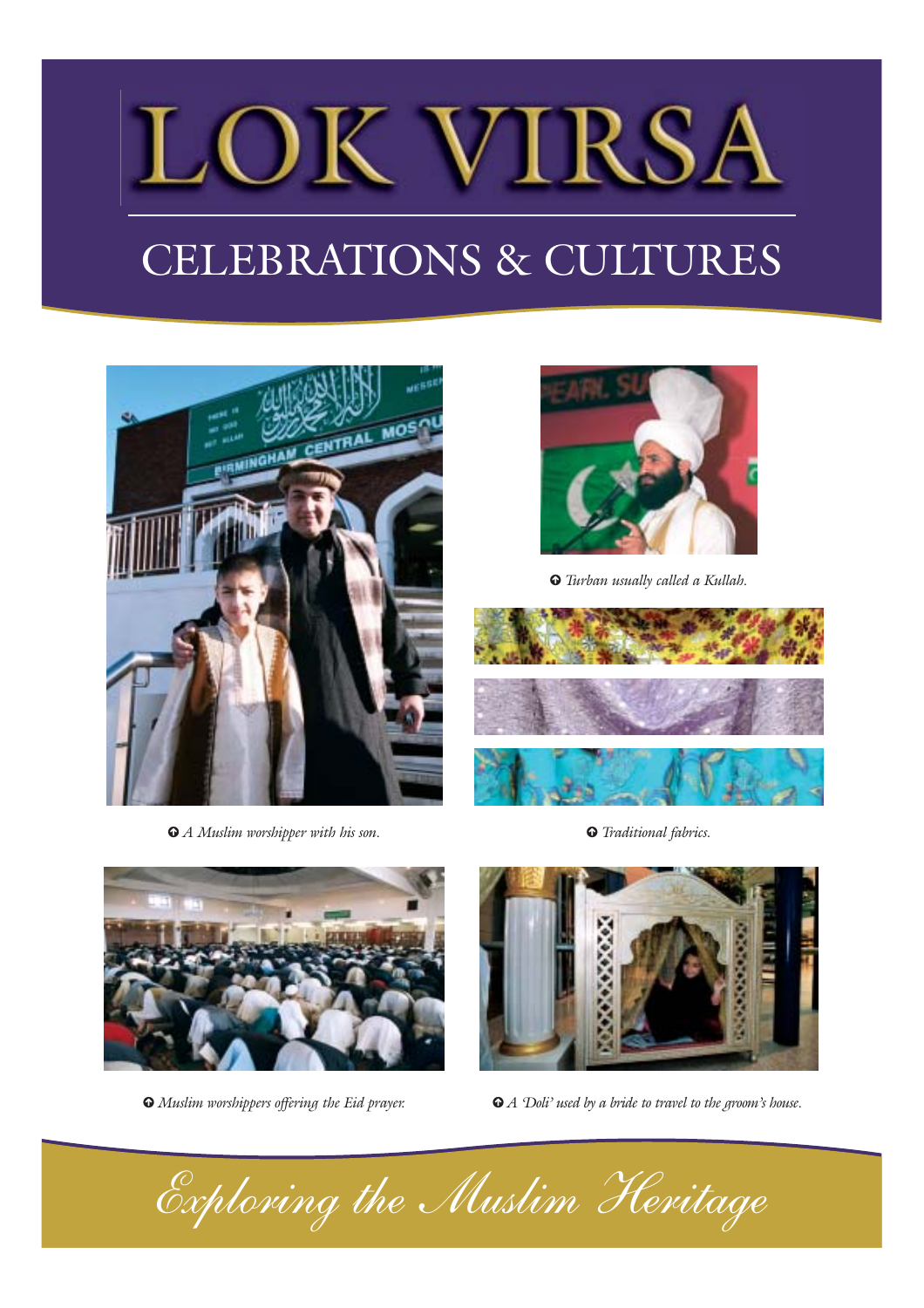### WINDOWS ON ISLAM

This section of the publication defines the basic<br>practices of Islam and what is expected of a true<br>Muslim. The chapters in this section look initially<br>at the five pillars of Islam: practices of Islam and what is expected of a true Muslim. The chapters in this section look initially at the five pillars of Islam:

- **Ô** Faith (Shahadah)
- **Ô** Prayer (Salat)
- **Ô** Fasting in Ramadan (Siyam)
- **Ô** Almsgiving (Zakah)
- **Ô** Pilgrimage to Makkah (Hajj)



**à** *Islamic calligraphy.*



**à** *Muslim girl reciting the Qur'ân.*

These duties are illustrated by looking at how five individuals in the West Midlands have interpreted them in their personal lives. Three of the five statements are taken from the transcripts of oral histories conducted by the Millennibrum Project in 2000 and 2001. This was a multi-media community history project in Birmingham which created a range of materials to illustrate patterns of life and living in the city after 1945.

*Verdah Chishti*



**à** *Children are taught the Qur'ân and prayer.*

*Exploring the Muslim Heritage*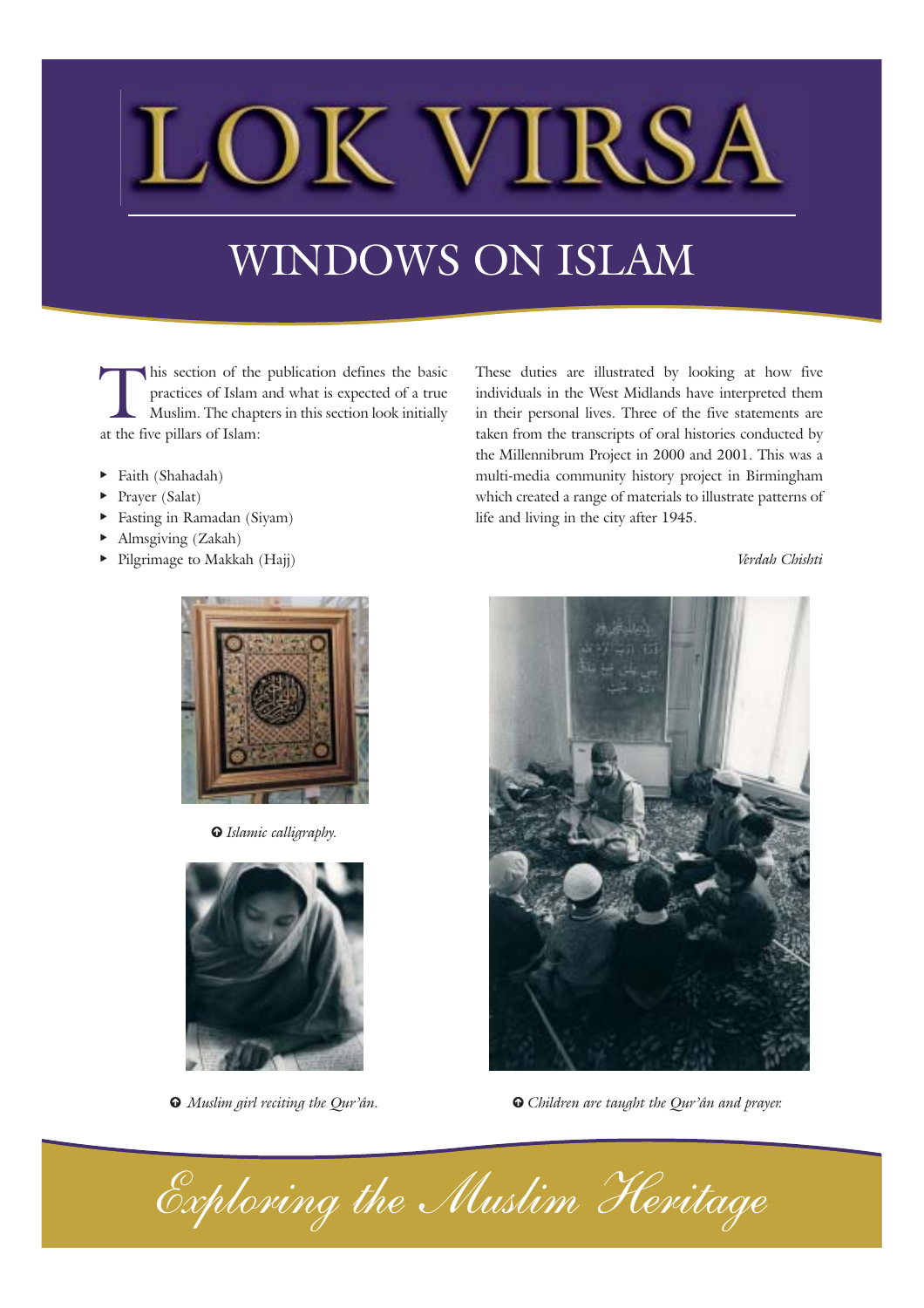

### ART & ARTEFACTS



**à** *Brass plate with the 99 names of Muhammad (PBUH).* **à** *Brass plate with the 99 names of Allah (SWT).*





**à** *Islamic calligraphy engraved on copper.*





**à** *A traditionally crafted wooden mirror.* **à** *A clock designed by a local artist as a map of Pakistan.*



**à** *Colourful bangles on a wooden stand.*

*Exploring the Muslim Heritage*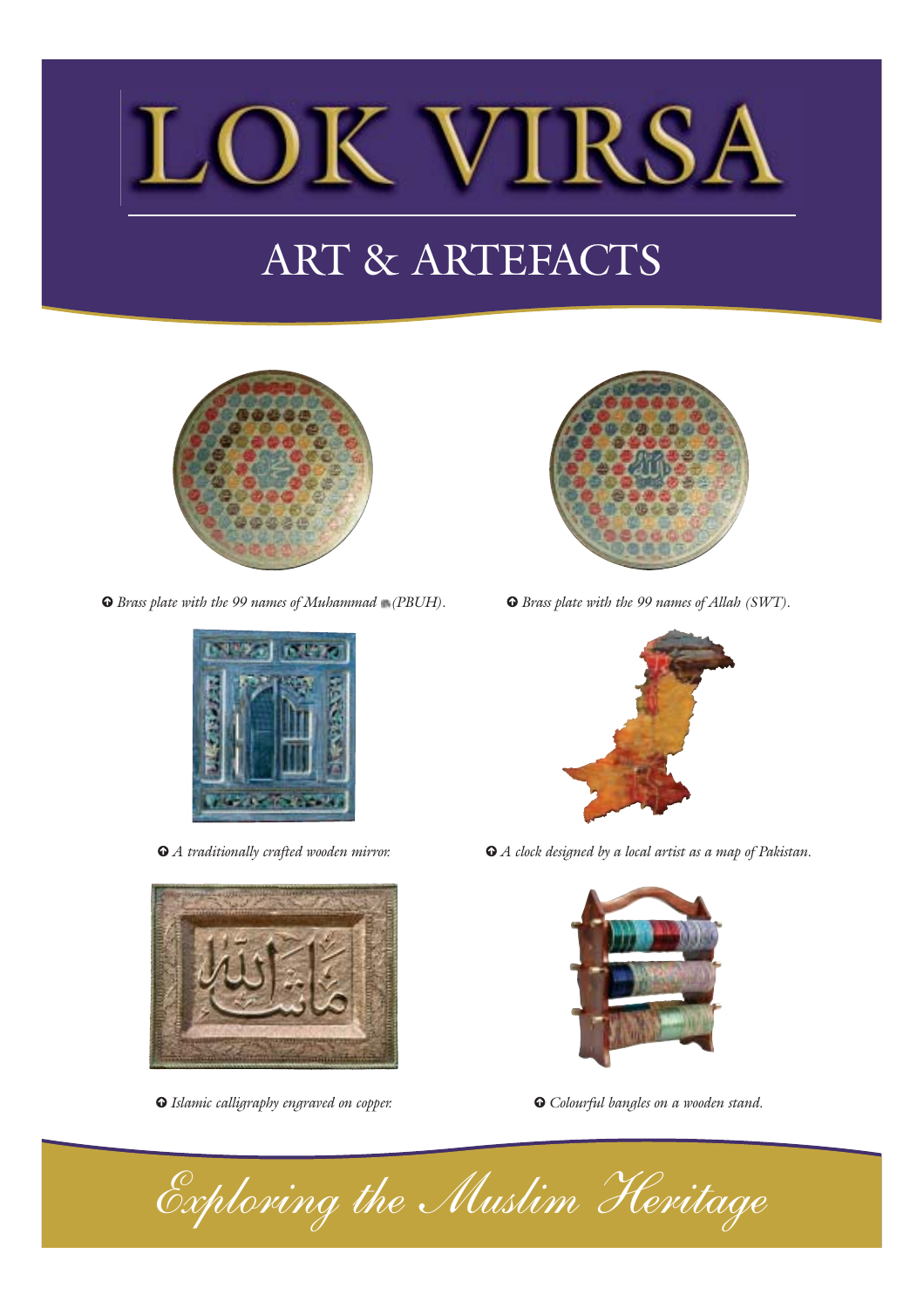#### CULTURAL ENRICHMENT

rticles written by Muslim and non-Muslim<br>individuals, provide a snapshot of Muslim<br>cultural influences. This section will give the<br>reader a flavour of the richness of the Muslim cultural individuals, provide a snapshot of Muslim cultural influences. This section will give the reader a flavour of the richness of the Muslim cultural contribution to our society.

Culture is an essential part of everyone's life where people engage in experiences which derive from their countries of origin. Muslim culture has been influenced by geography and Islamic philosophy, particularly the Sufi tradition of Islamic mysticism, where links have been made between poetry and other cultural activities.

After an introduction to Sufism, there are several articles on music. We move onto sport such as Cricket, Gulli Danda and Kabaddi followed by traditional crafts such as rug making. An architectural study looks at the minaret as a symbol of sacredness in Islam.

*Alison Gove-Humphries*





**à** *Hassan Shah and Rauf Shah with a Ghara and a Sitar.* **à** *Teams playing Gulli Danda.*



**à** *Decorative hand made Qindeels.* **à** *Mr Zareian and daughter at the Oriental Rug Centre.*



*Exploring the Muslim Heritage*